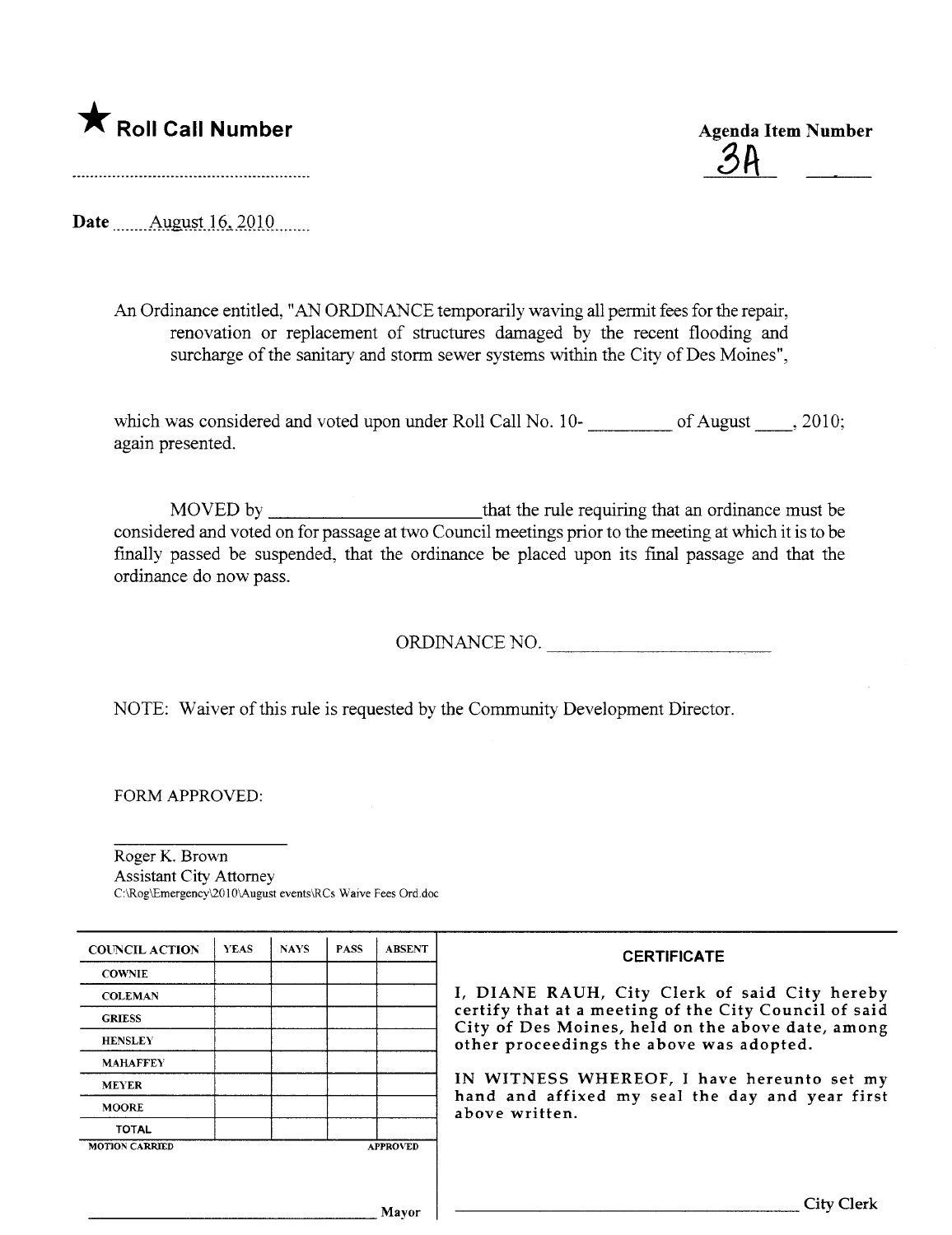ORDINANCE NO.

AN ORDINANCE temporarily waving all permit fees for the repair, renovation or replacement of structures damaged by the recent flooding and surcharge of the sanitary and storm sewer systems within the City of Des Moines.

WHEREAS, the recent flooding and surcharge of the sanitary and storm sewer systems within the City of Des Moines has severely damaged or destroyed a number of dwellings, places of business and other structures and improvements in the City creating an emergency situation; and,

WHEREAS, it is in the public interest to assist in the efforts of the affected property owners and tenants to repair, renovate, relocate, demolish or replace the structues and improvements damaged by the flooding and surcharge of the sanitary and storm sewer systems; and,

WHREAS, the imposition and collection of permit fees on such activities would add a further impediment to recovery by the affected property owners and tenants; and,

WHEREAS, for the public safety and welfare all repairs, renovation, relocation, demolition and construction work should be performed by qualified persons with appropriate permits and inspections; NOW THEREFORE,

BE IT ORDAINED, by the City Council of the City of Des Moines, Iowa, as follows:

Section 1. Fees Waived.

A. The following fees imposed by the Muncipal Code of the City of Des Moines for licenses and permits are hereby waived and shall not be collected for activities undertaken to repair, renovate, relocate, demolish or replace structues and improvements damaged by flooding or the surcharge of the sanitary and storm sewer systems:

Section 26-138 building, demolition, obstruction, sign, electrical, mechanical and plumbing permit fees. However, reinspection fees are not hereby waived.

Section 42-89 grading permit fees

Sections 82-3 and 134-153 certificate of occupancy and compliance fees

Section 82-207 site plan application and amendment fees

B. The rental inspection fees imposed by Section 60-54 of the Muncipal Code of the City of Des Moines are hereby waived for inspections prompted by flooding or the surcharge of the sanitary and storm sewer systems.

C. The waiver of fees provided for by this ordinance shall apply only to activities undertaken to repair, renovate, relocate, demolish or replace structures and improvements damaged by flooding or the surcharge of the santary or storm sewer systems that has occured in